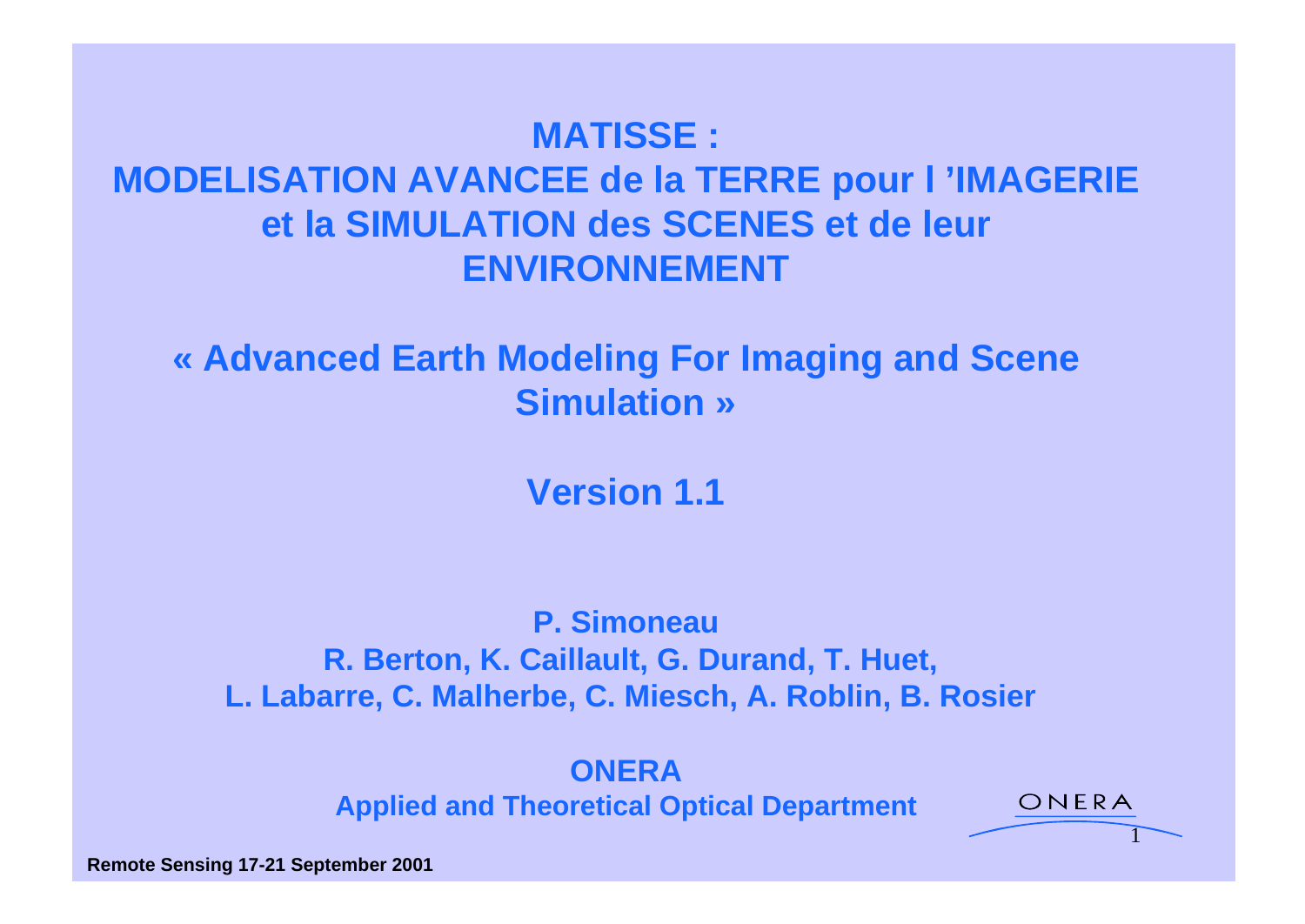### **PRESENTATION OUTLINE**

#### • **Objectives**

#### • **General code description**

- initialization module
- rendering module
- databases
- **Summary**

 $2 \rightarrow$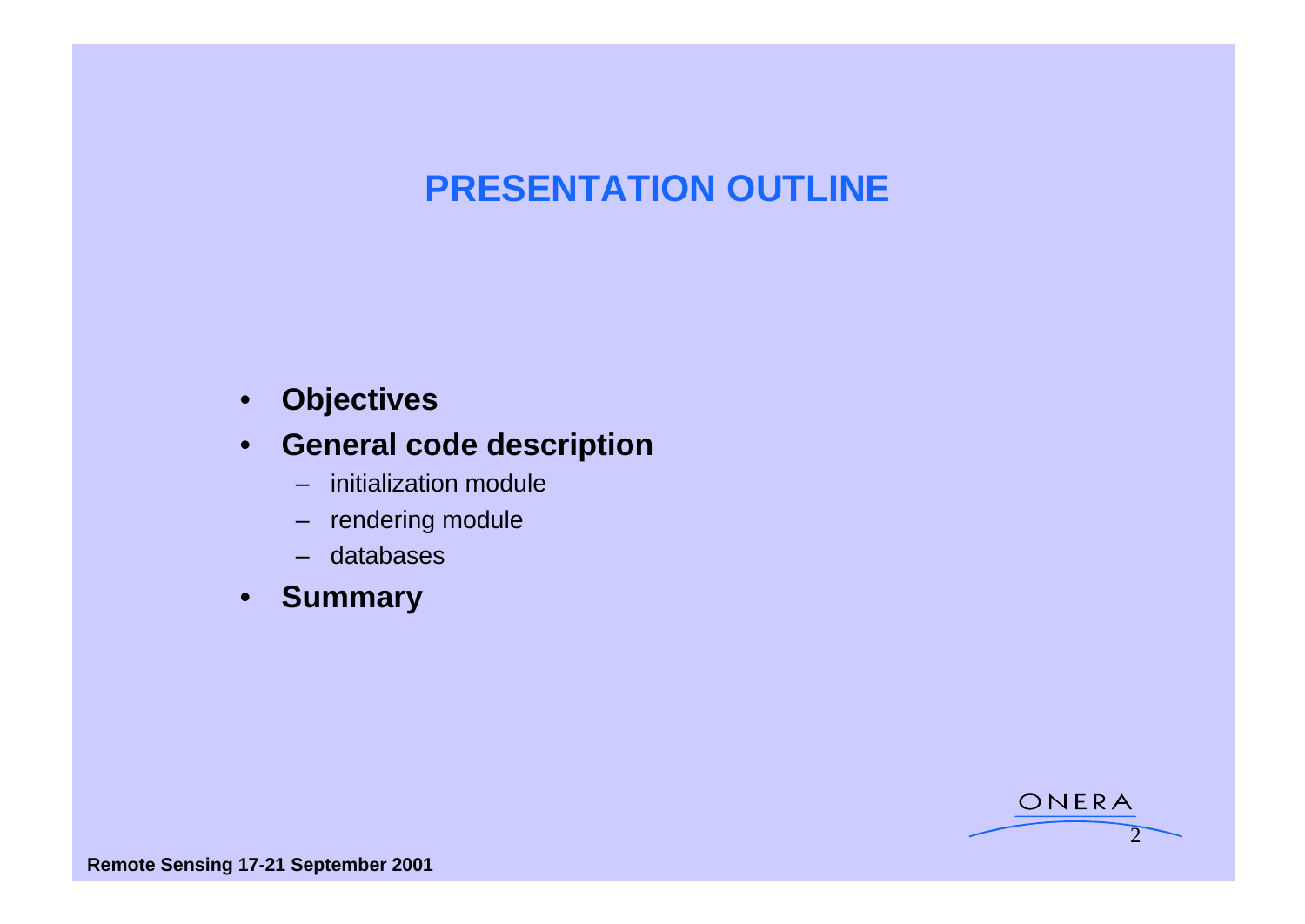### **Goal of MATISSE : Radiance images**

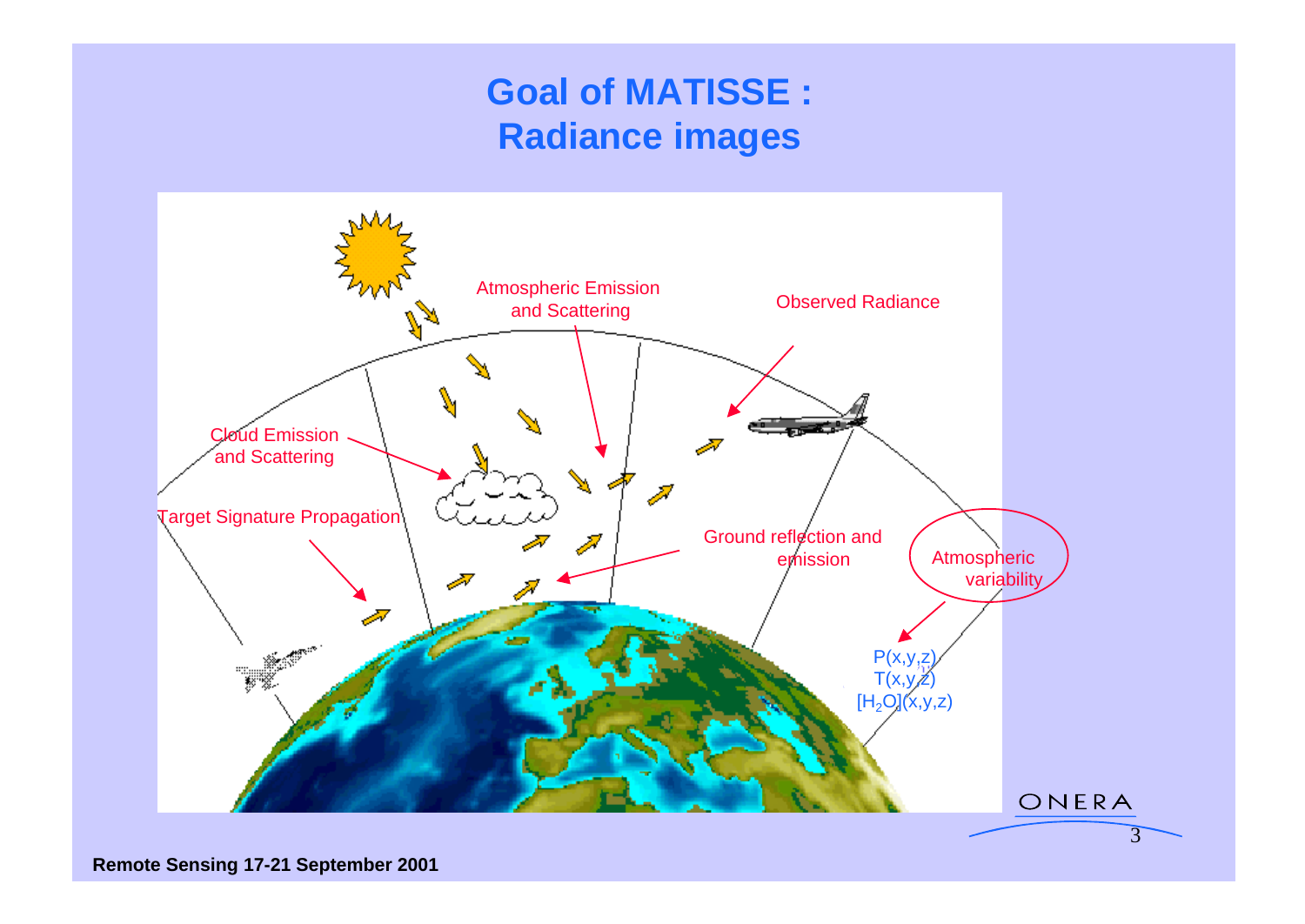# **Flow chart**

![](_page_3_Picture_1.jpeg)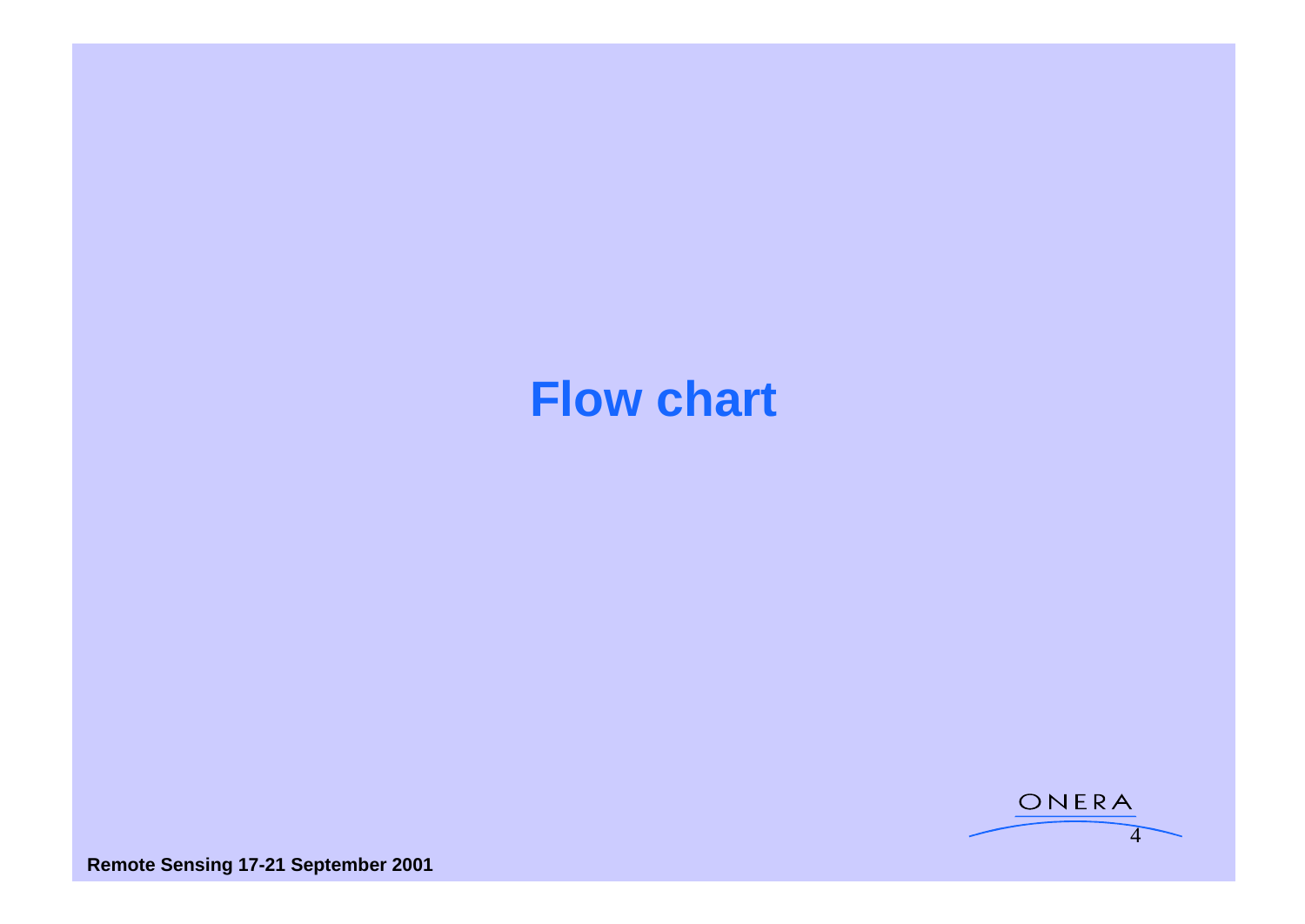![](_page_4_Figure_0.jpeg)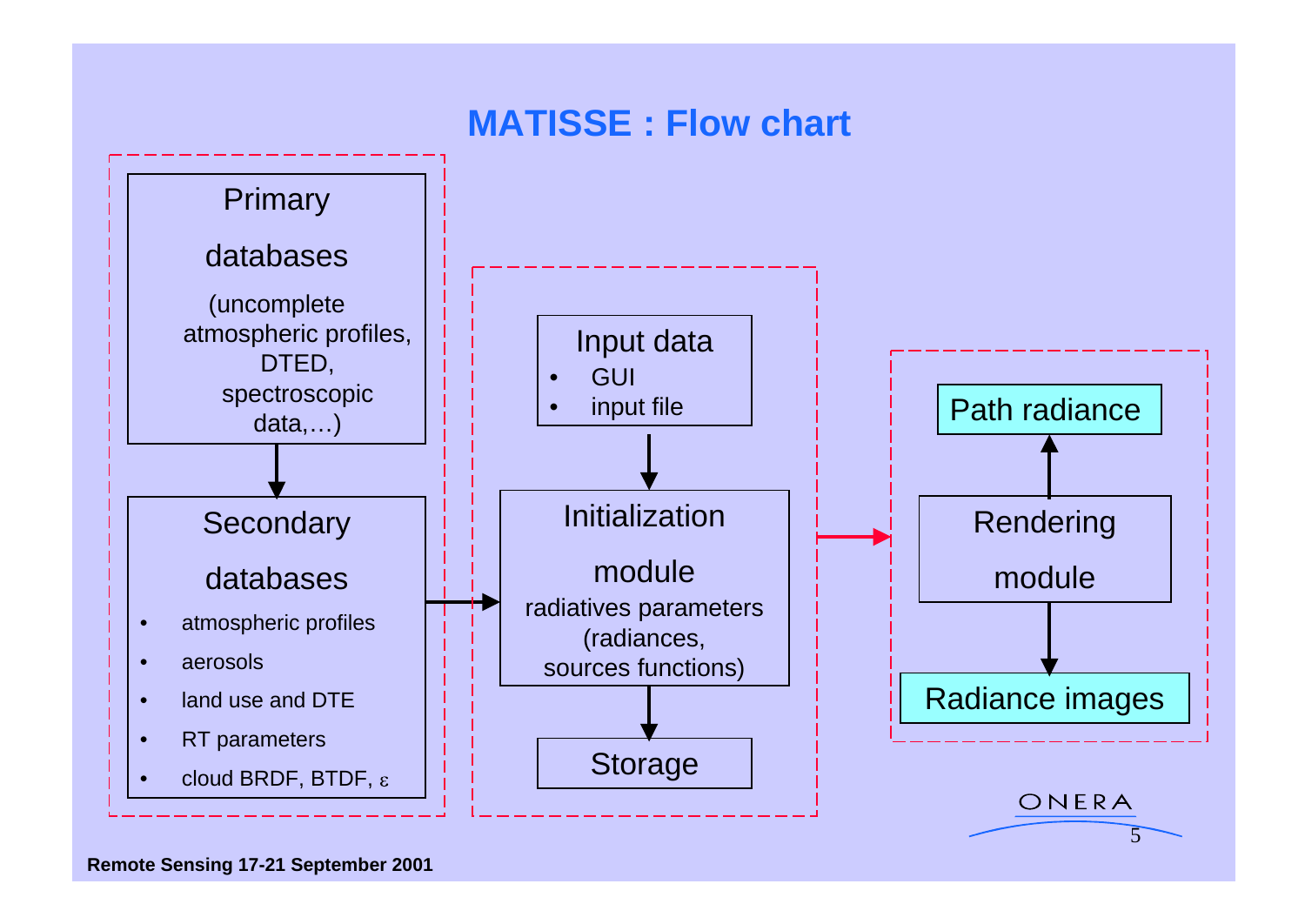# **Initialization module**

![](_page_5_Picture_1.jpeg)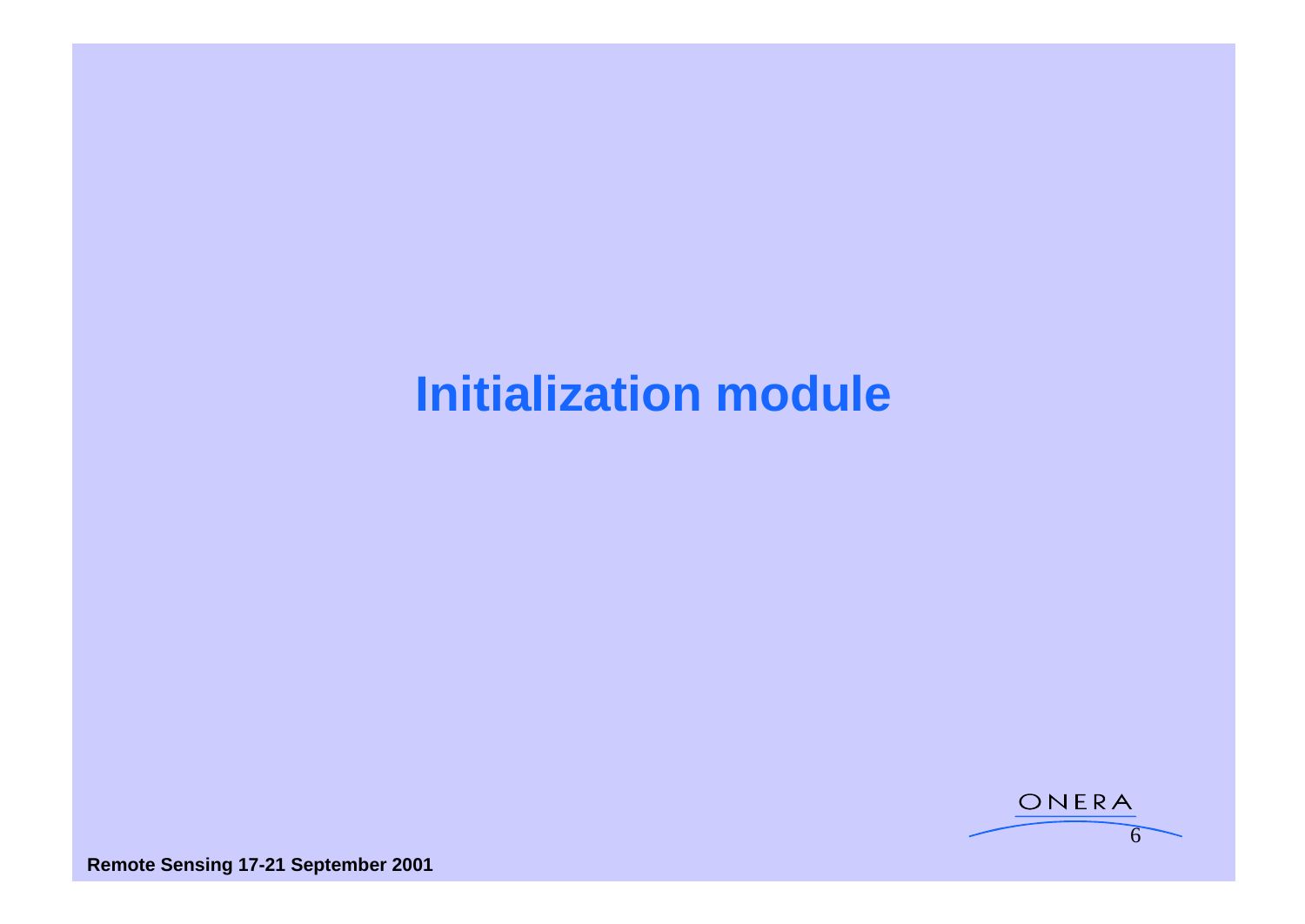### **Atmospheric parameters databases**

![](_page_6_Figure_1.jpeg)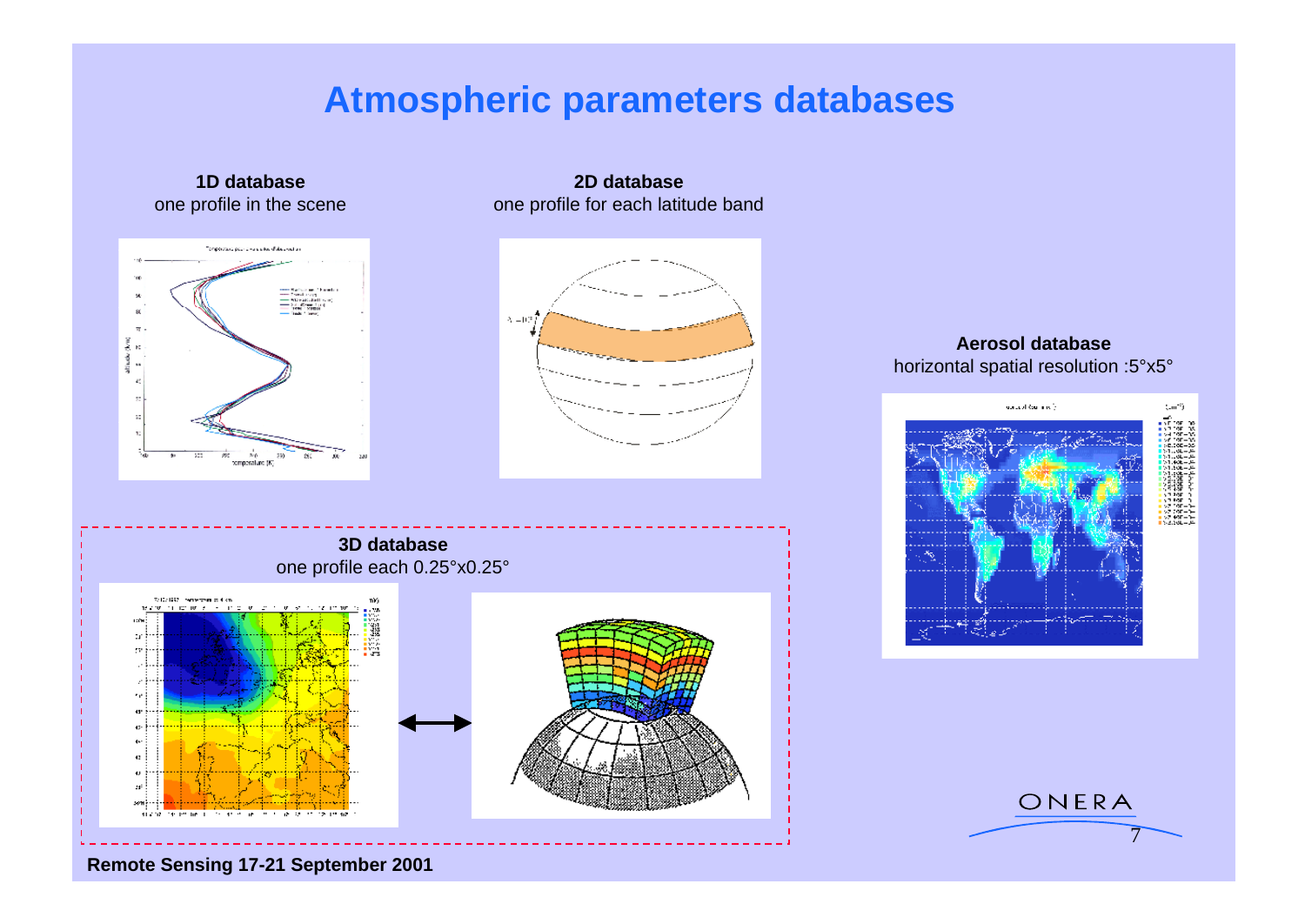### **Initialization module (3D case) Atmospheric Source Functions (1/2)**

![](_page_7_Figure_1.jpeg)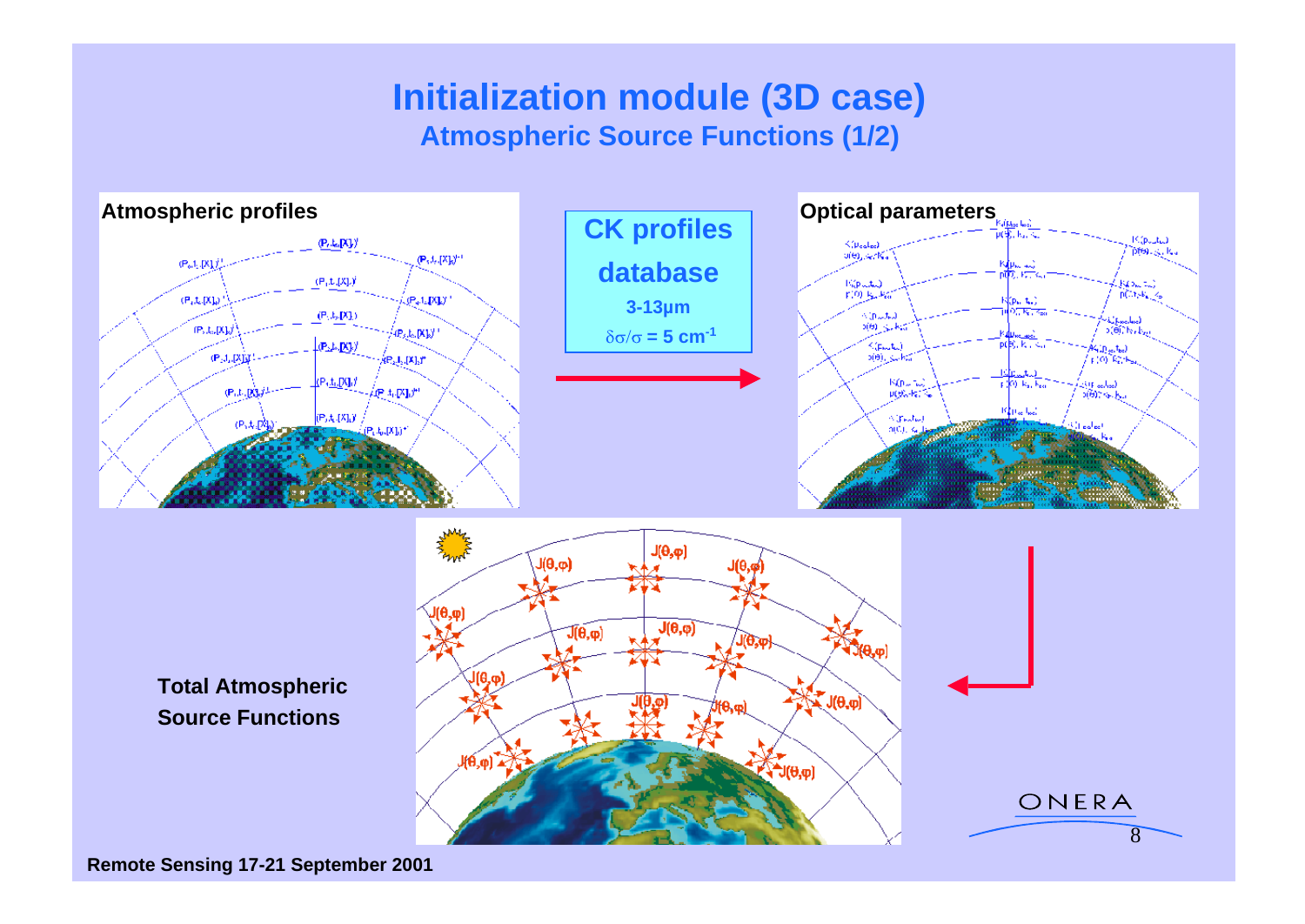**Initialization module (3D case) Atmospheric Source Functions (2/2)**

 $J_{\text{tot}}(\theta, \varphi) = J_{\text{ds}}(\theta, \varphi) + J_{\text{th}} + J_{\text{ms}}(\theta, \varphi)$ 

![](_page_8_Figure_2.jpeg)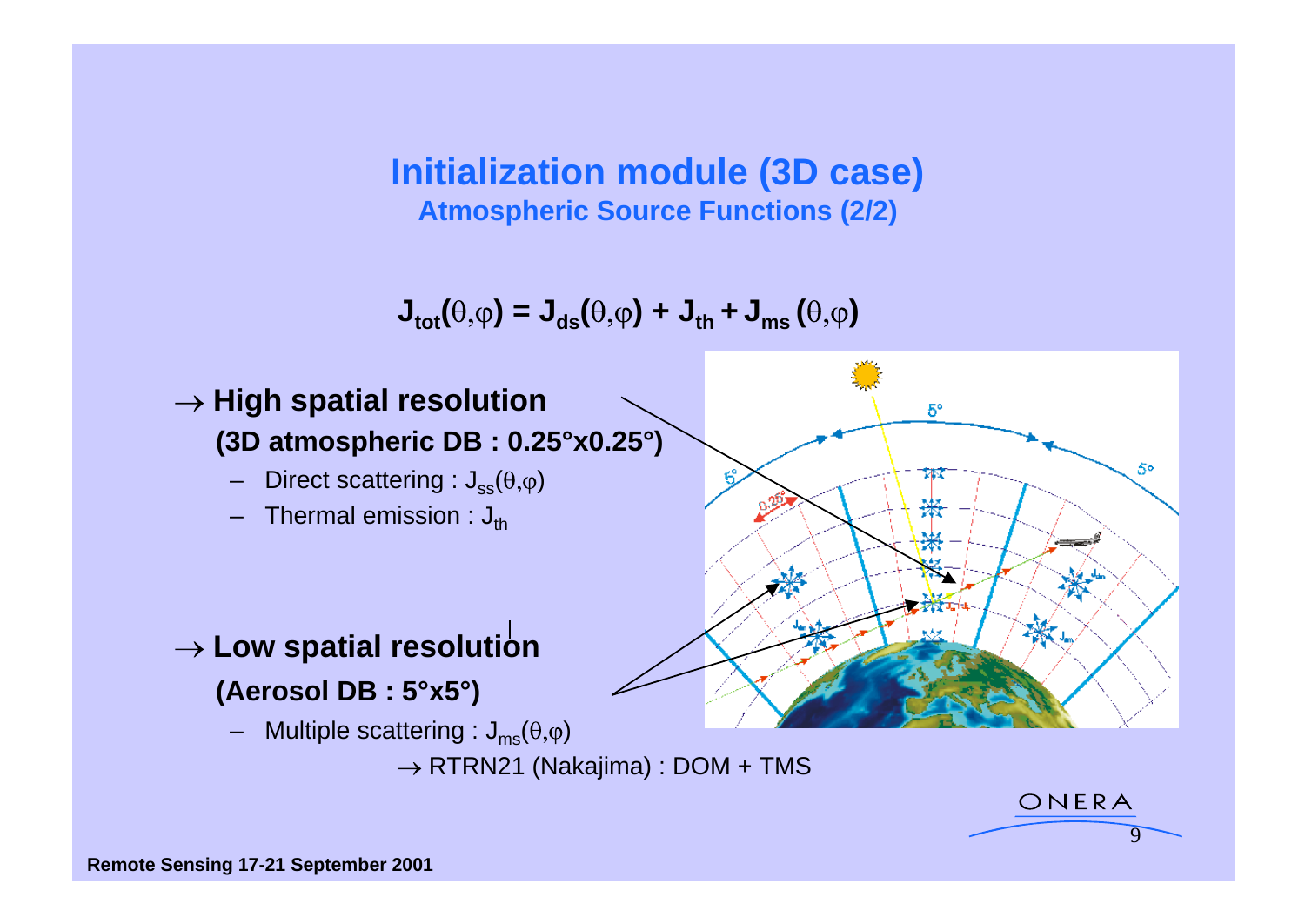### **Initialization module**

#### **Partial or total coverage of stratocumulus clouds**

#### **Cloud cover generator**

![](_page_9_Figure_3.jpeg)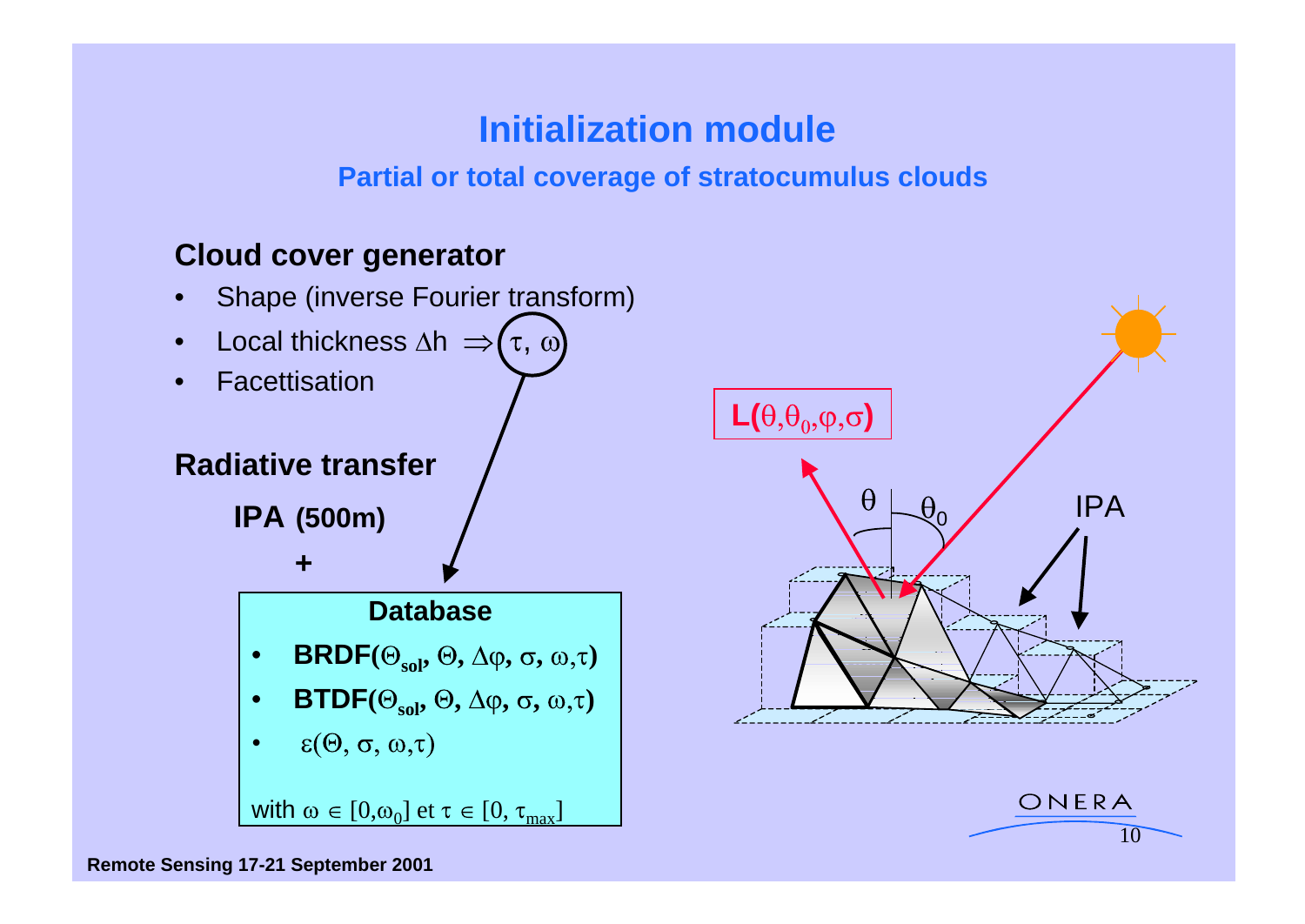## **Initialization module**

**Ground radiation**

![](_page_10_Figure_2.jpeg)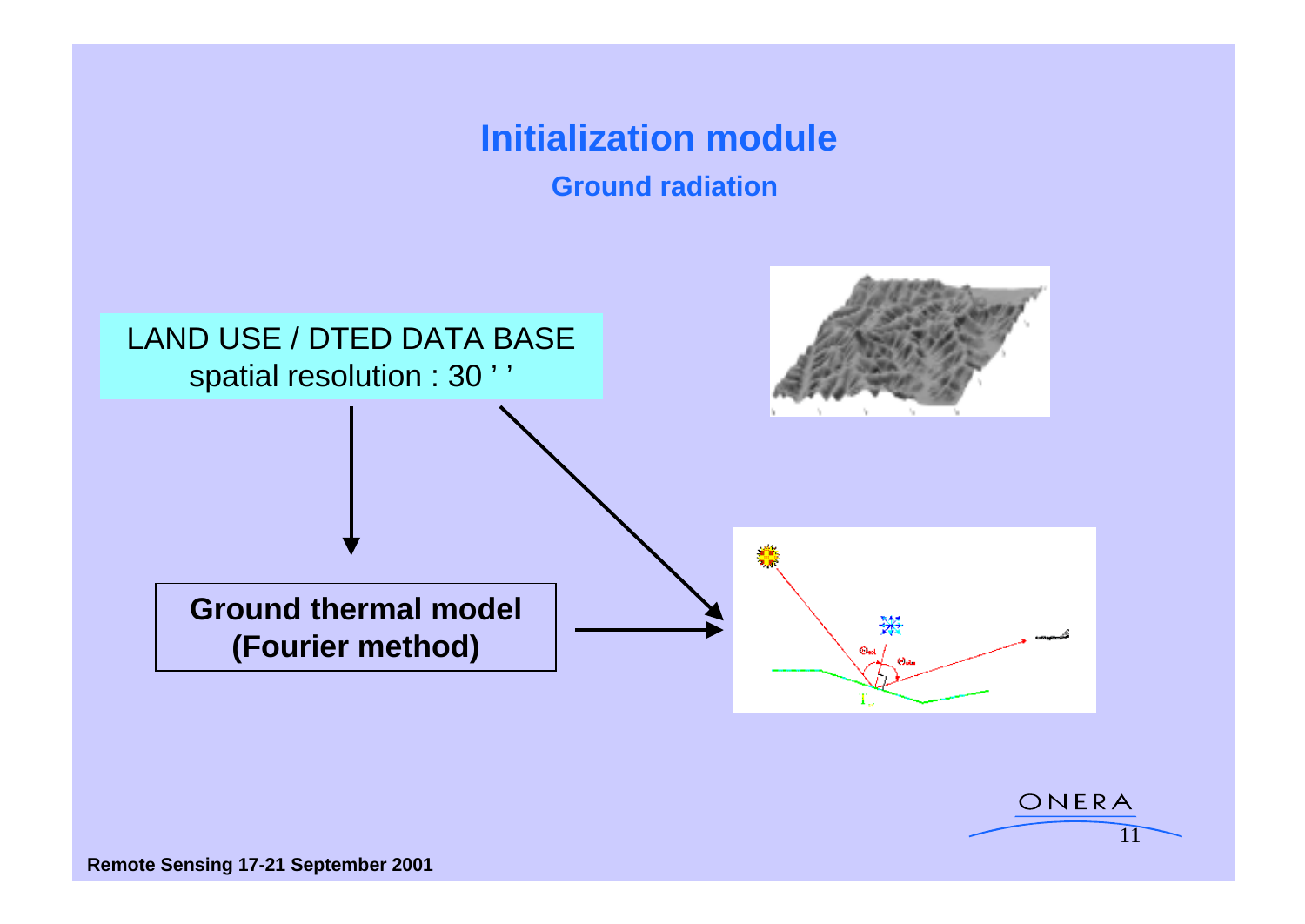### **Initialization module Method**

![](_page_11_Figure_1.jpeg)

 $\Rightarrow$  all the radiatives parameters (atmospheric sources functions, ground and clouds radiances, absorption coefficients, ...) **are stored**

ONERA

 $\sqrt{12}$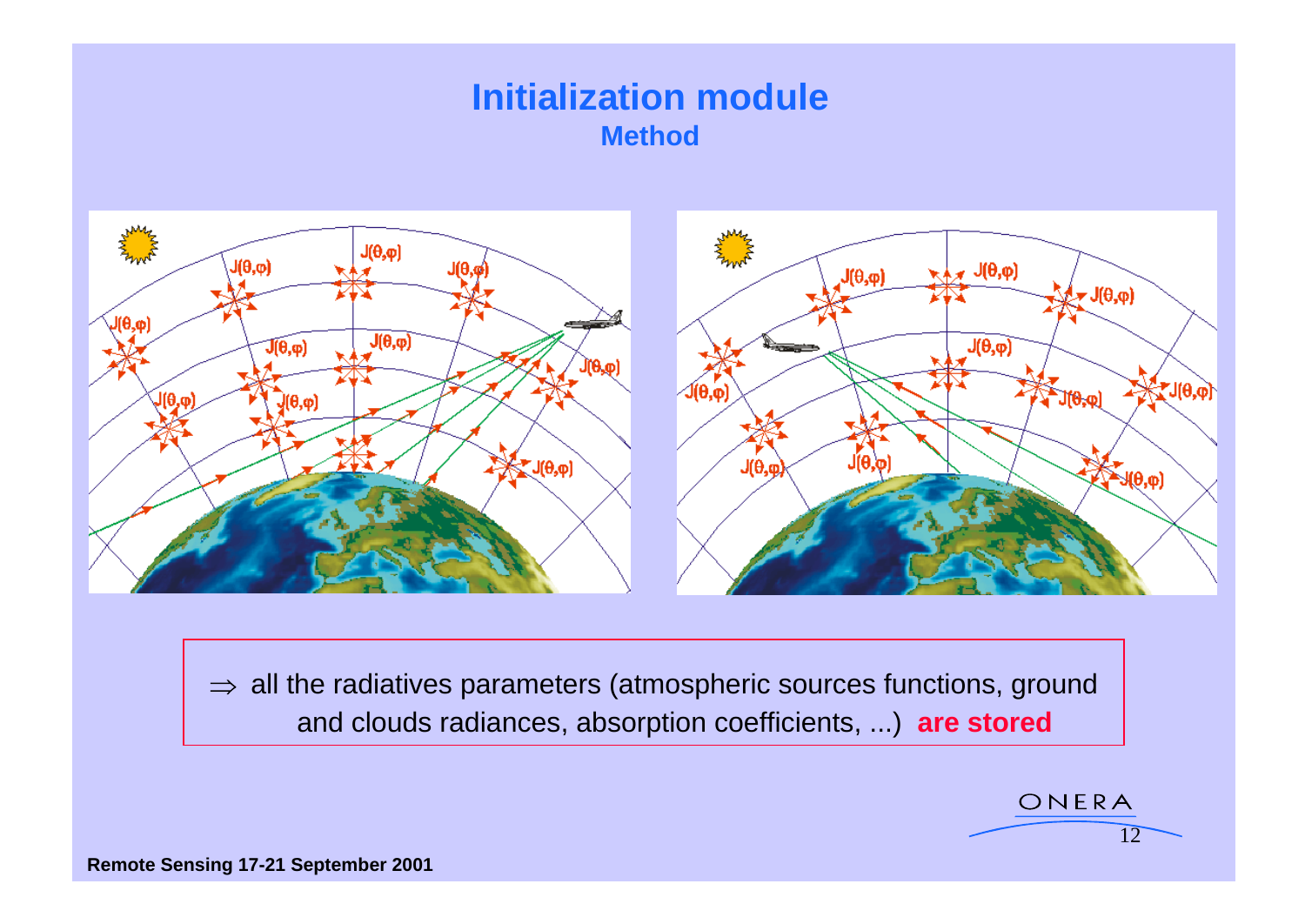# **Rendering module**

![](_page_12_Figure_1.jpeg)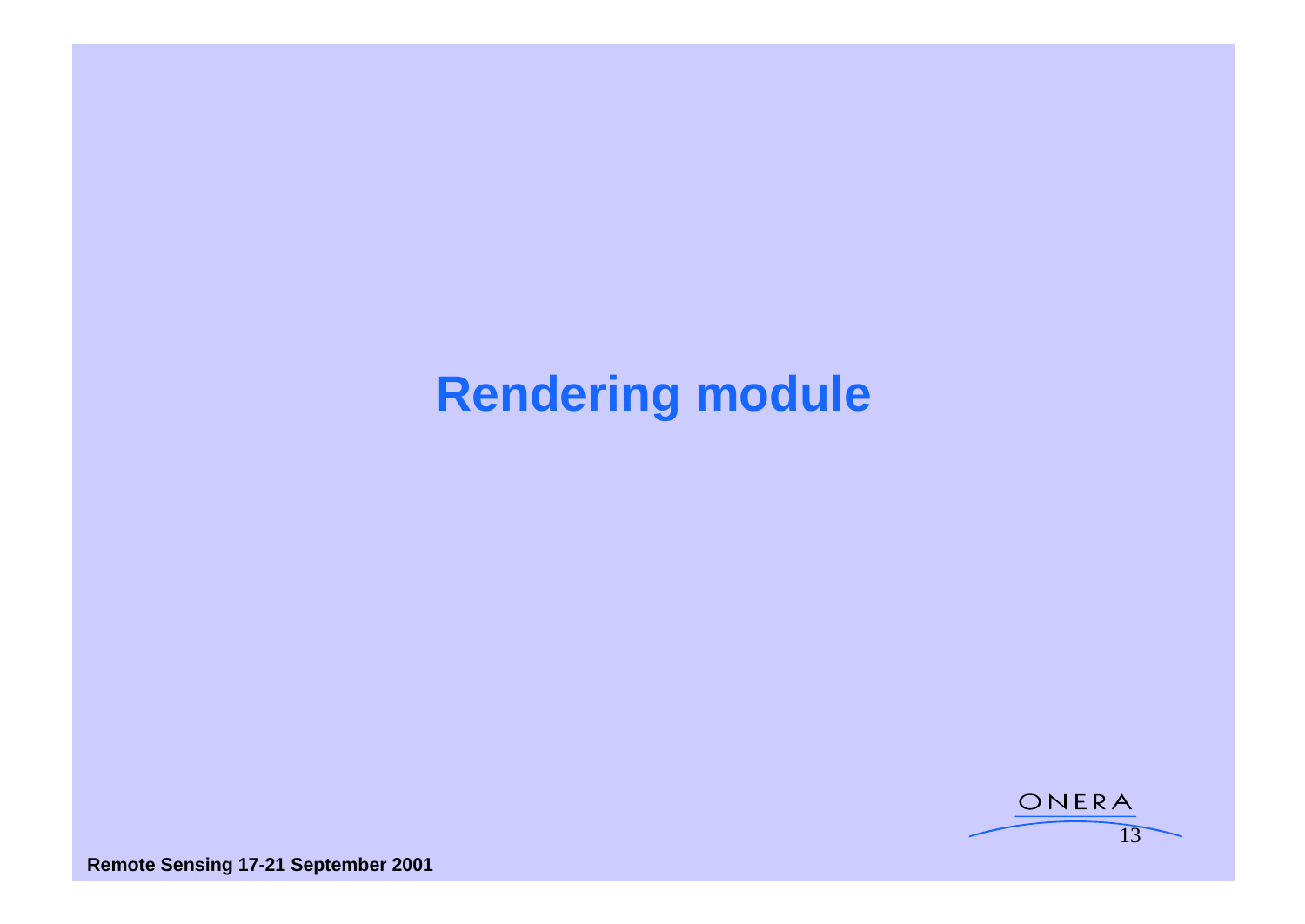### **Rendering module : flow chart**

![](_page_13_Figure_1.jpeg)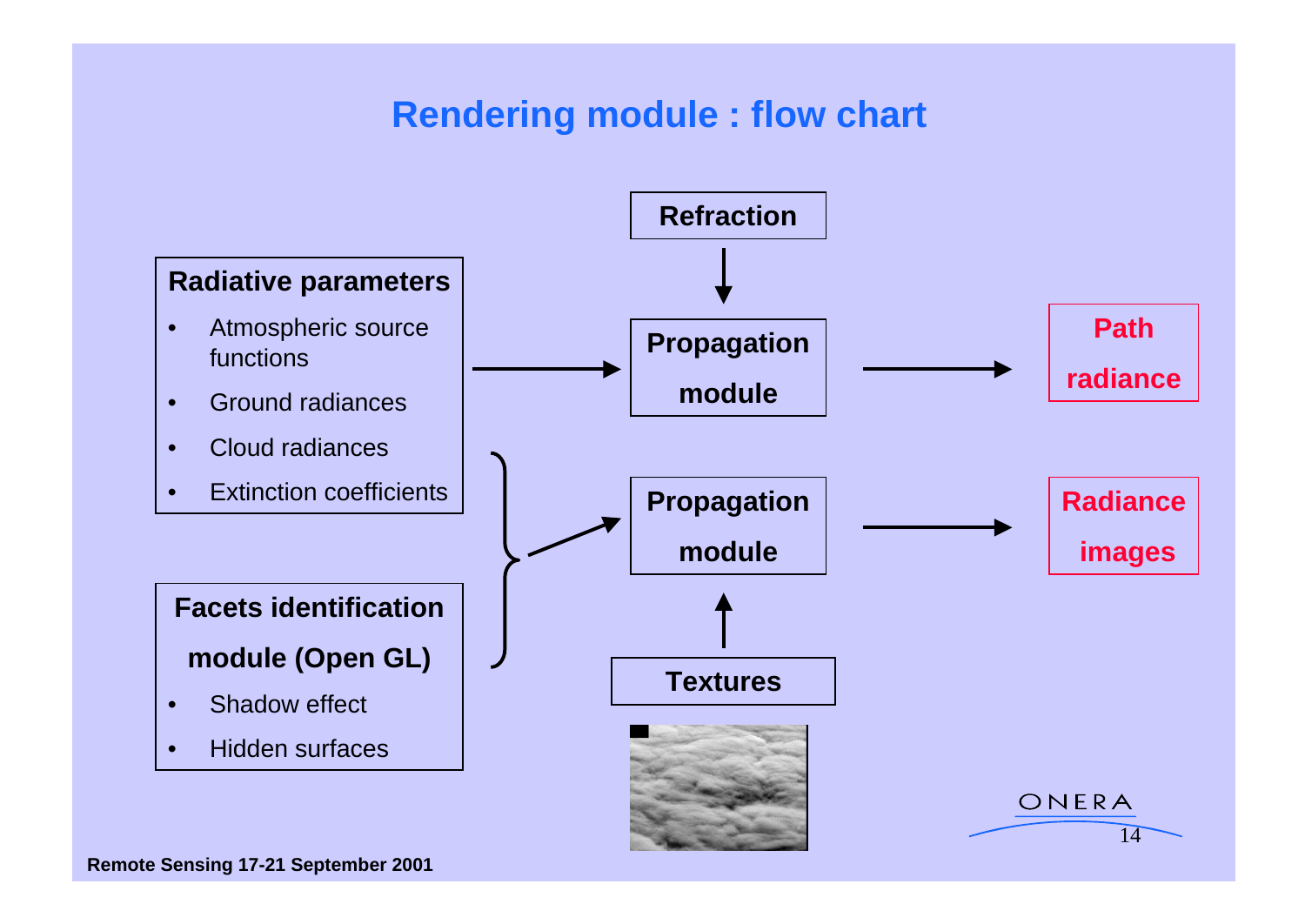### **Rendering module : visualization**

![](_page_14_Picture_1.jpeg)

![](_page_14_Picture_2.jpeg)

![](_page_14_Picture_3.jpeg)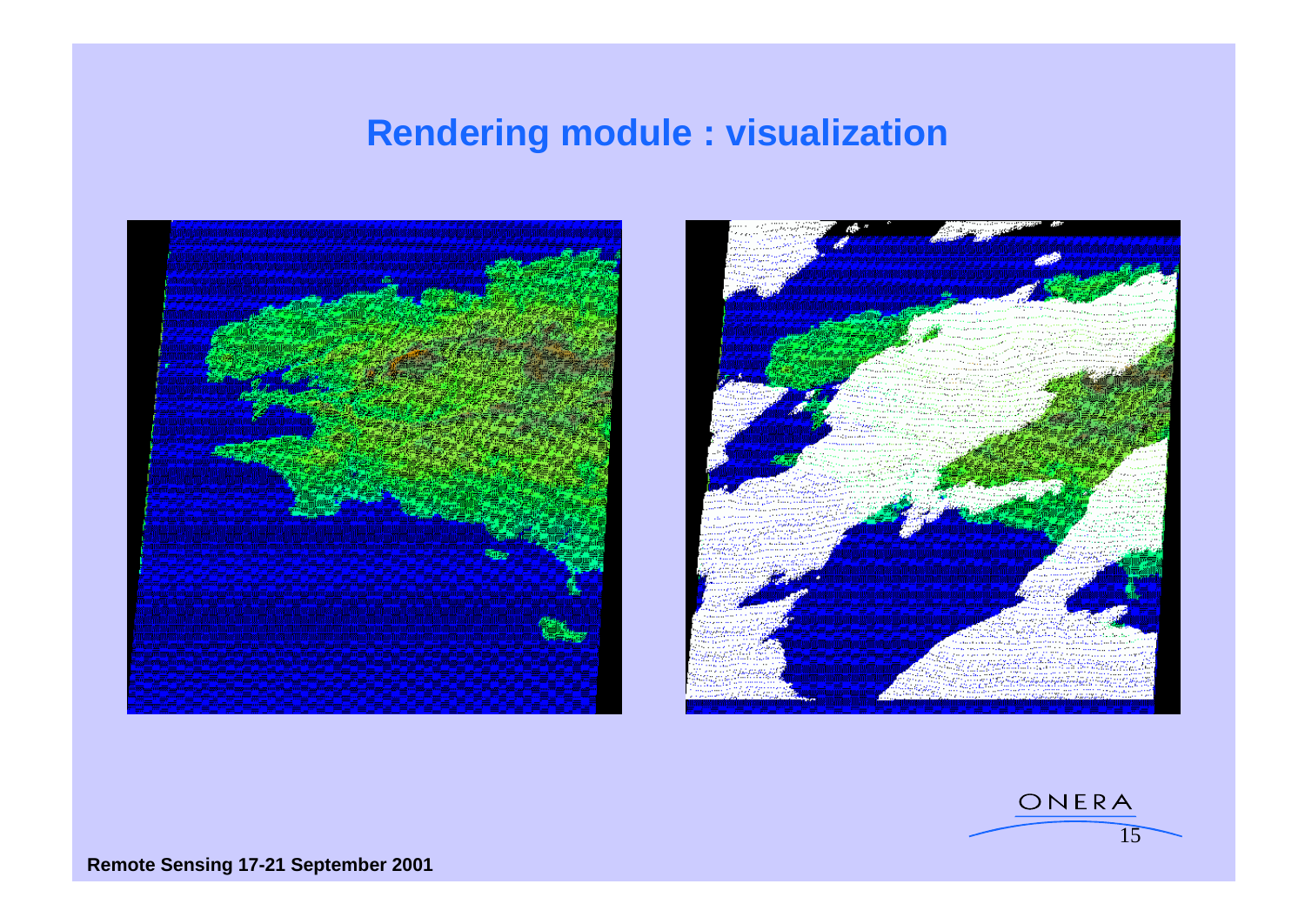# **Secondary databases construction**

![](_page_15_Picture_1.jpeg)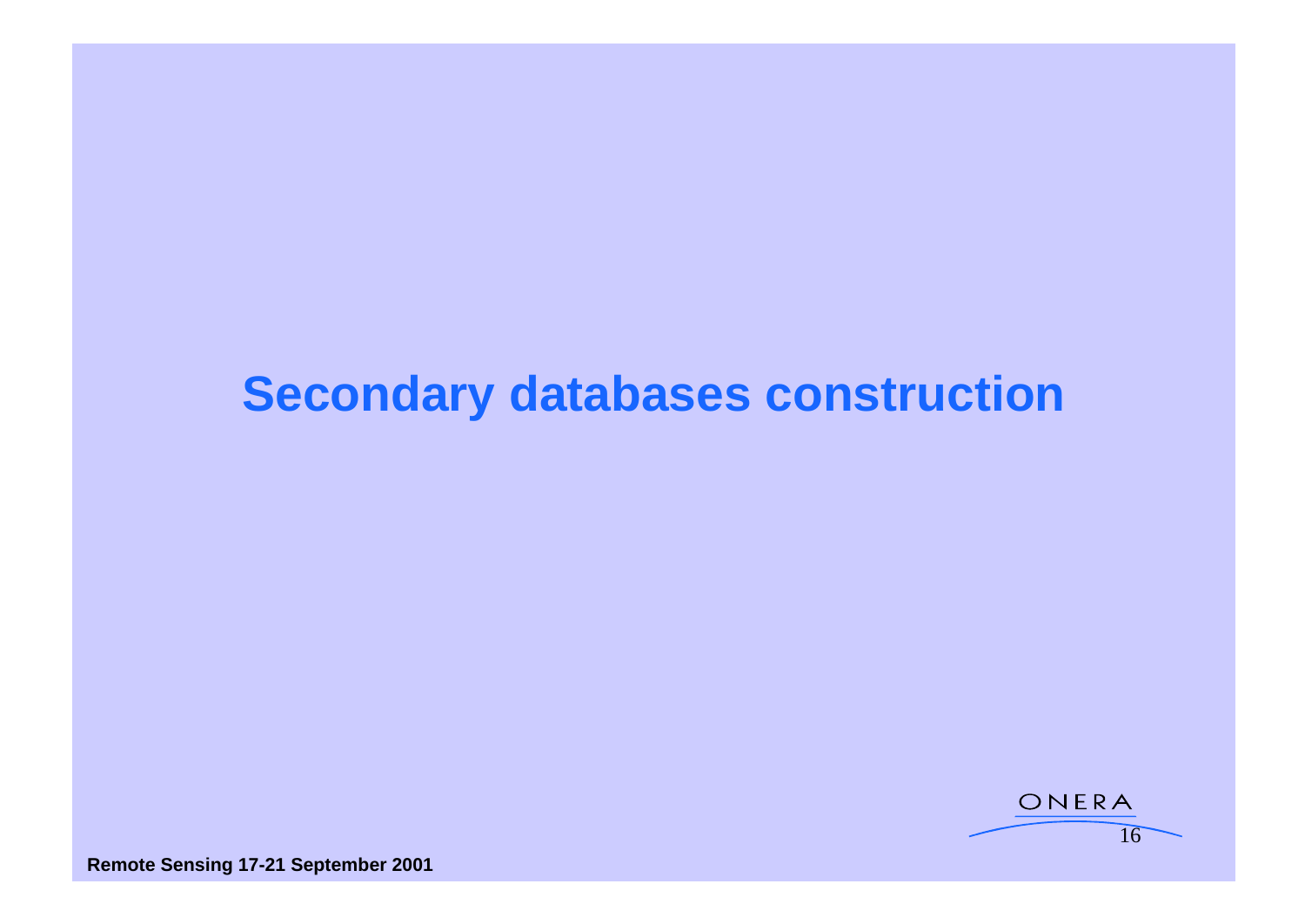#### **Primary**  $\rightarrow$  **Secondary databases**

![](_page_16_Figure_1.jpeg)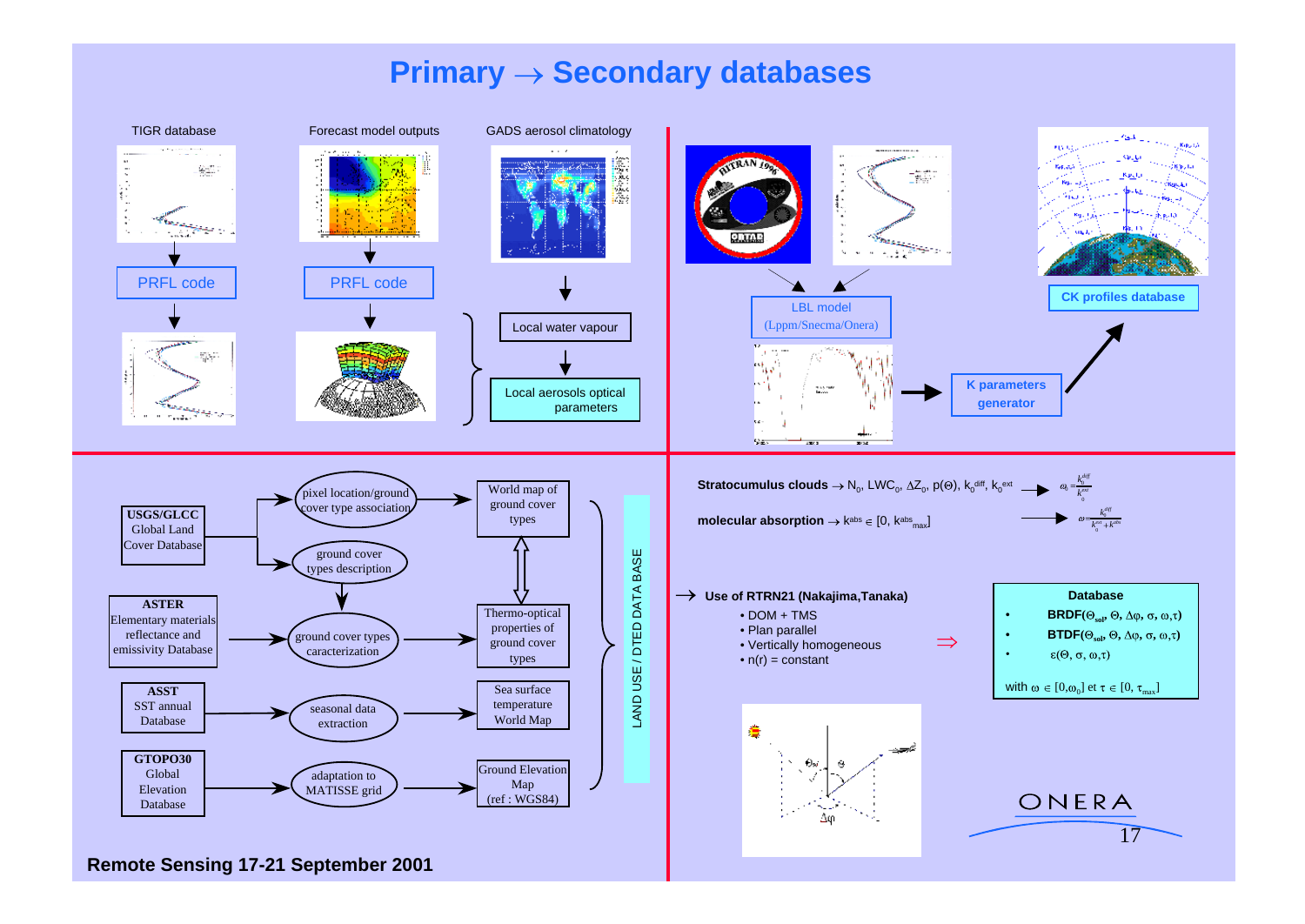### **Additional functionality : Target signature transmission**

![](_page_17_Figure_1.jpeg)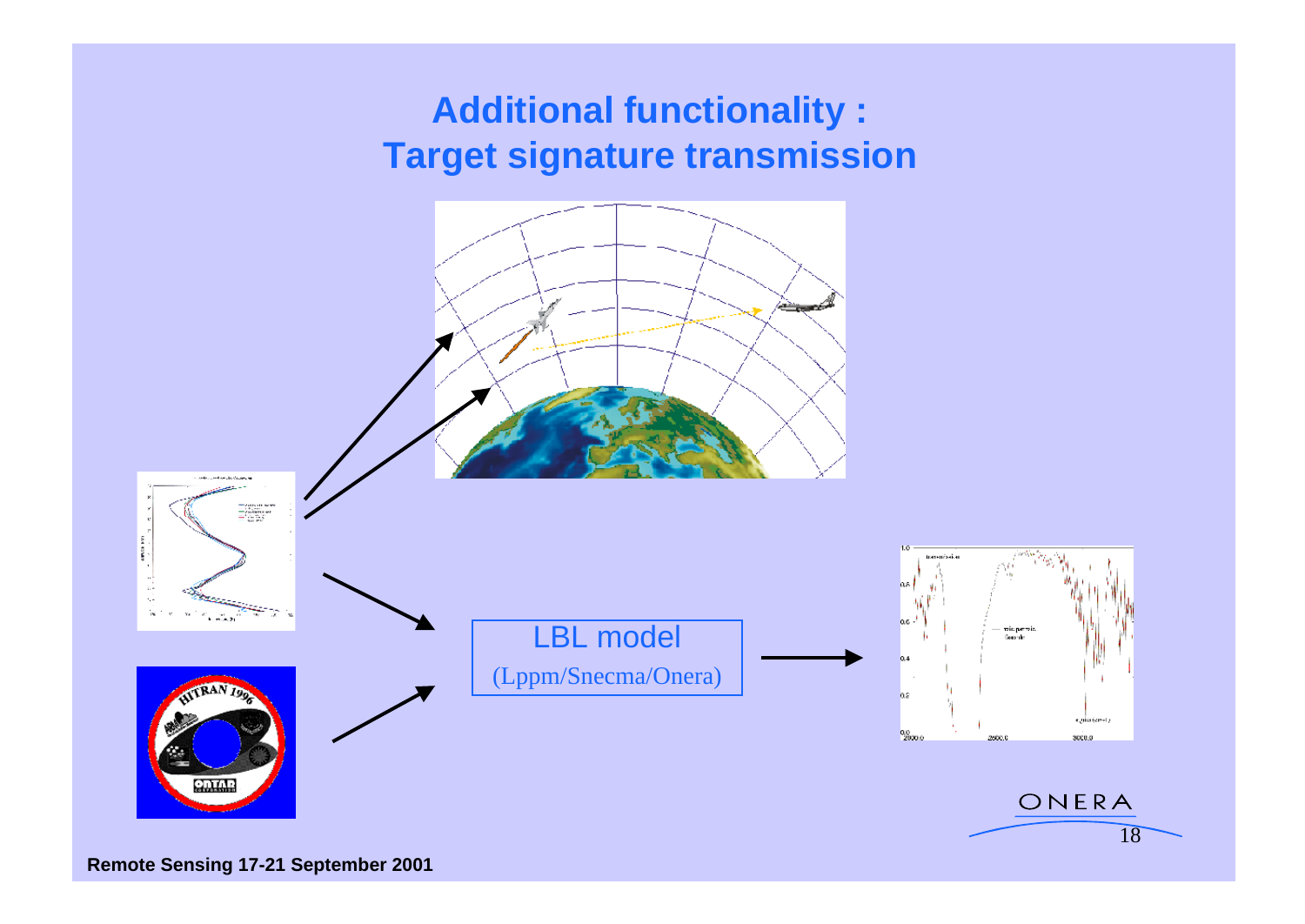### **Development**

- 
- GUI : PV-Waves 7.0

#### • **Computer**

- 
- 2 ULTRA SPARC 450MHZ processors
- MEMORY : 1 Go

#### • **Quality management**

- Documentation
- Programation rules

#### **Release of MATISSE 1.1 : May 2002**

 $19$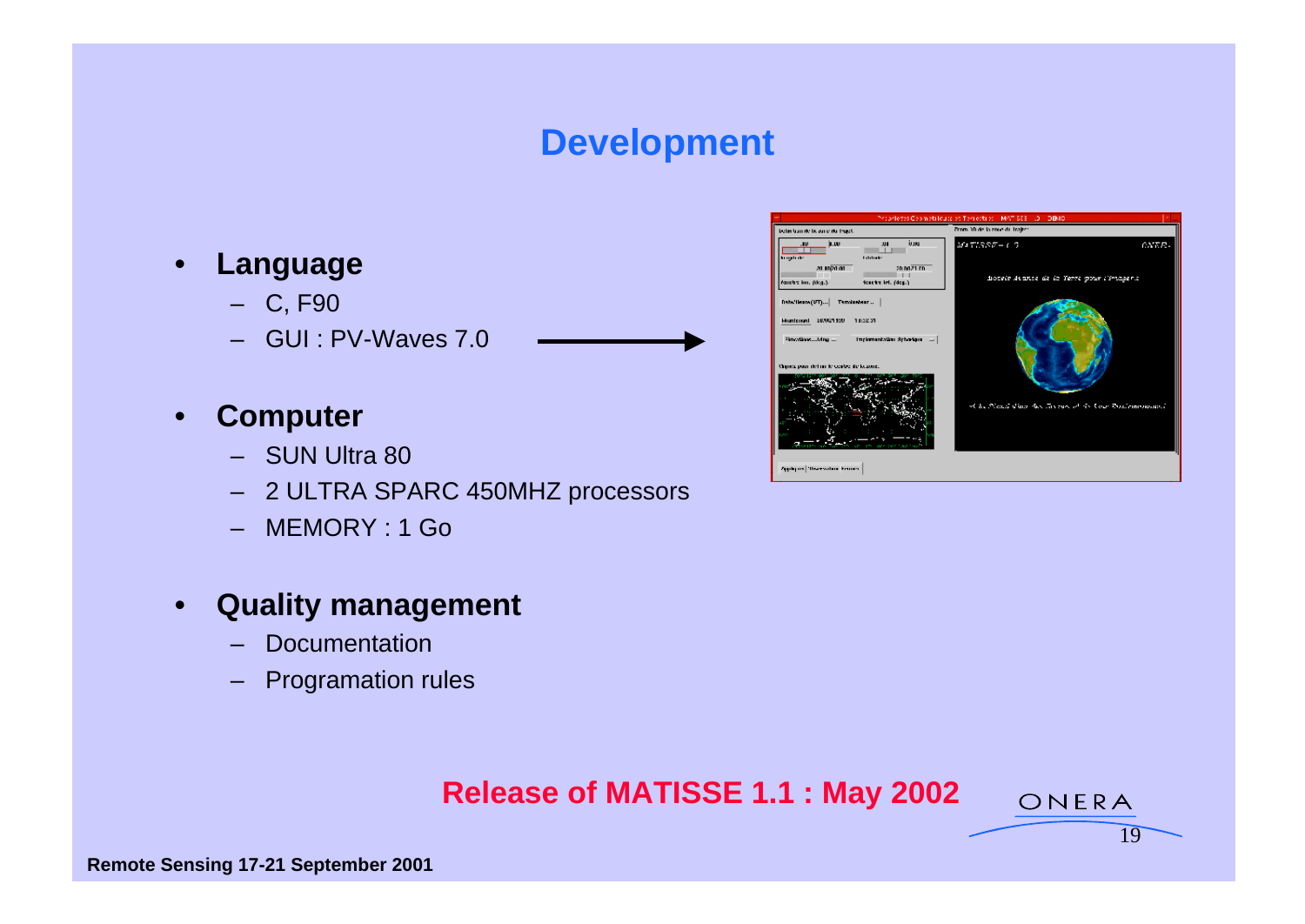### **Summary Community Community**

- Computation of radiance images
- Atmospheric radiative transfer :  $3-13\mu m / \delta \sigma / \sigma = 5$  cm<sup>-1</sup>
- Aerosol + molecular scattering
- Atmospheric Spatial Variability for all the LOS (3D profiles)
- Scu coverage Emission and Scattering (IPA / 500m)
- DTED + Ground Emission and Reflectance (30'')
- Cloud shadowing
- Target signature propagation
- GUI
- High resolution spatial Variability (textures)
- Refraction along only one line of sight

ONERA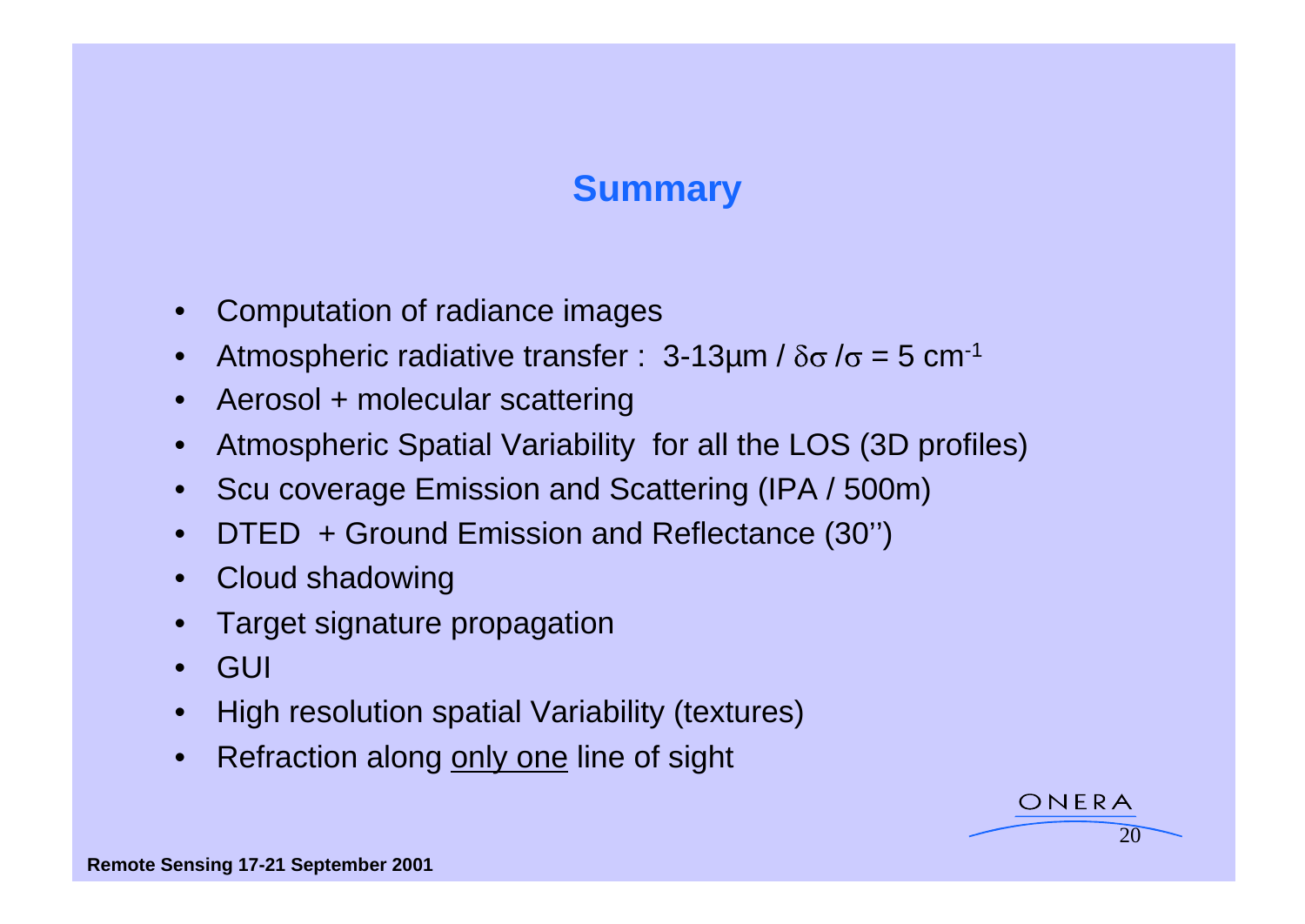### **Acknowledgements**

### **Matisse 1.1 is sponsored by the 'Délégation Générale de l'Armement'**

![](_page_20_Picture_2.jpeg)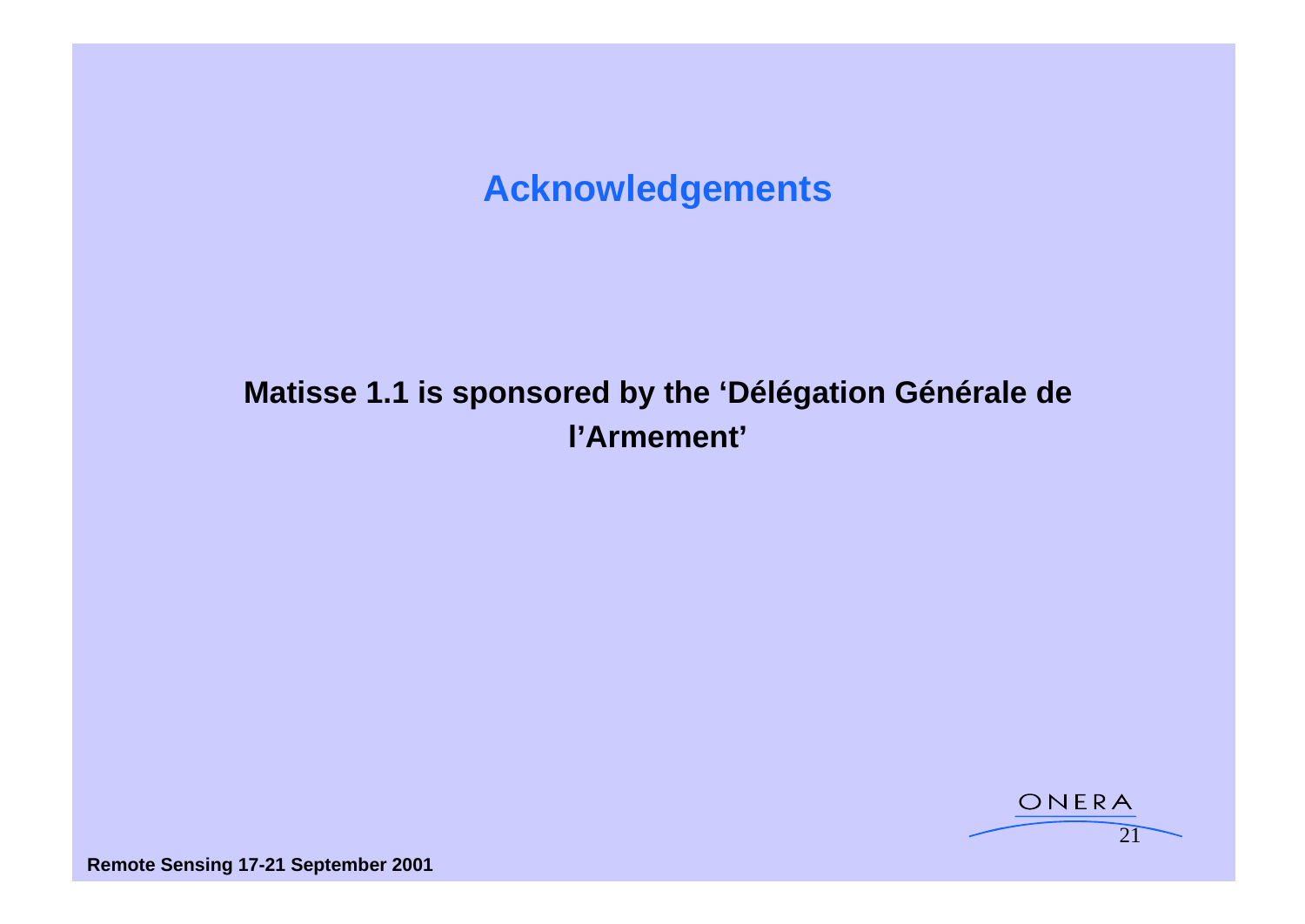### **Future works**

• **Physical representation of the spatial variabilities**

• **Sea surface model**

![](_page_21_Picture_3.jpeg)

• **Cirrus clouds modelisation**

![](_page_21_Picture_5.jpeg)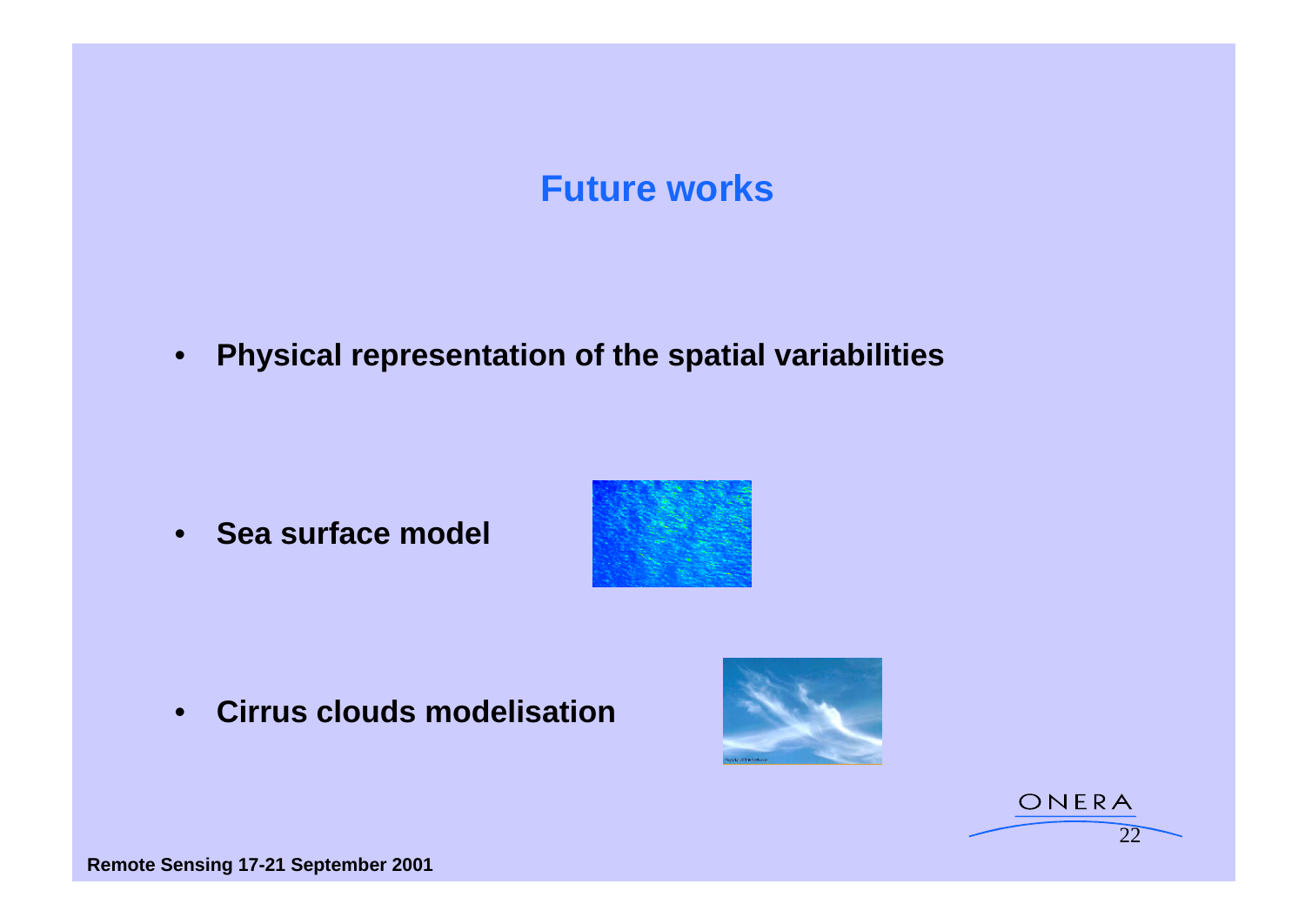### **Why is it important to take into account Atmospheric Spatial Variability ?**

![](_page_22_Figure_1.jpeg)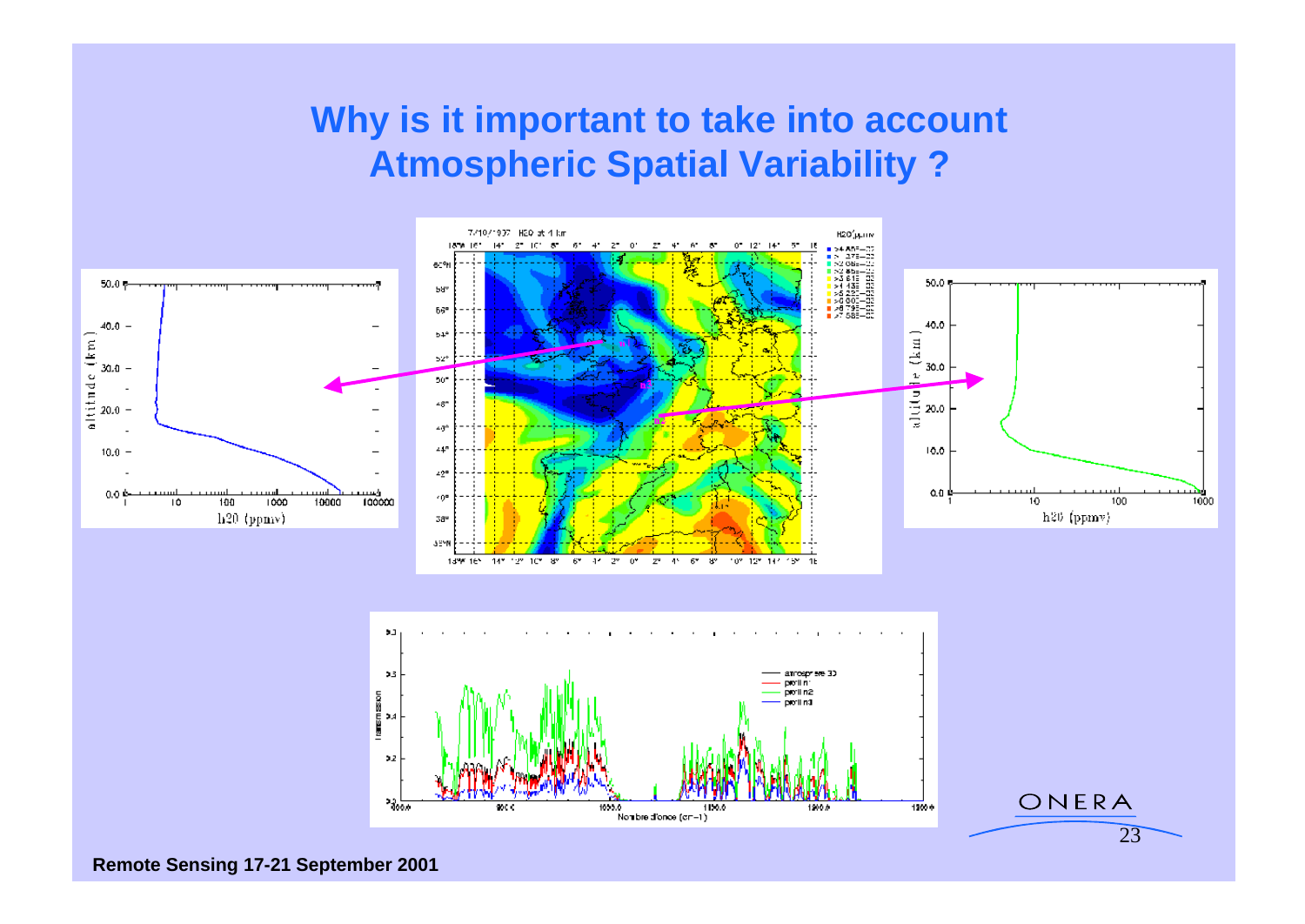### **Primary**  $\rightarrow$  **Secondary databases Atmospheric parameters**

![](_page_23_Figure_1.jpeg)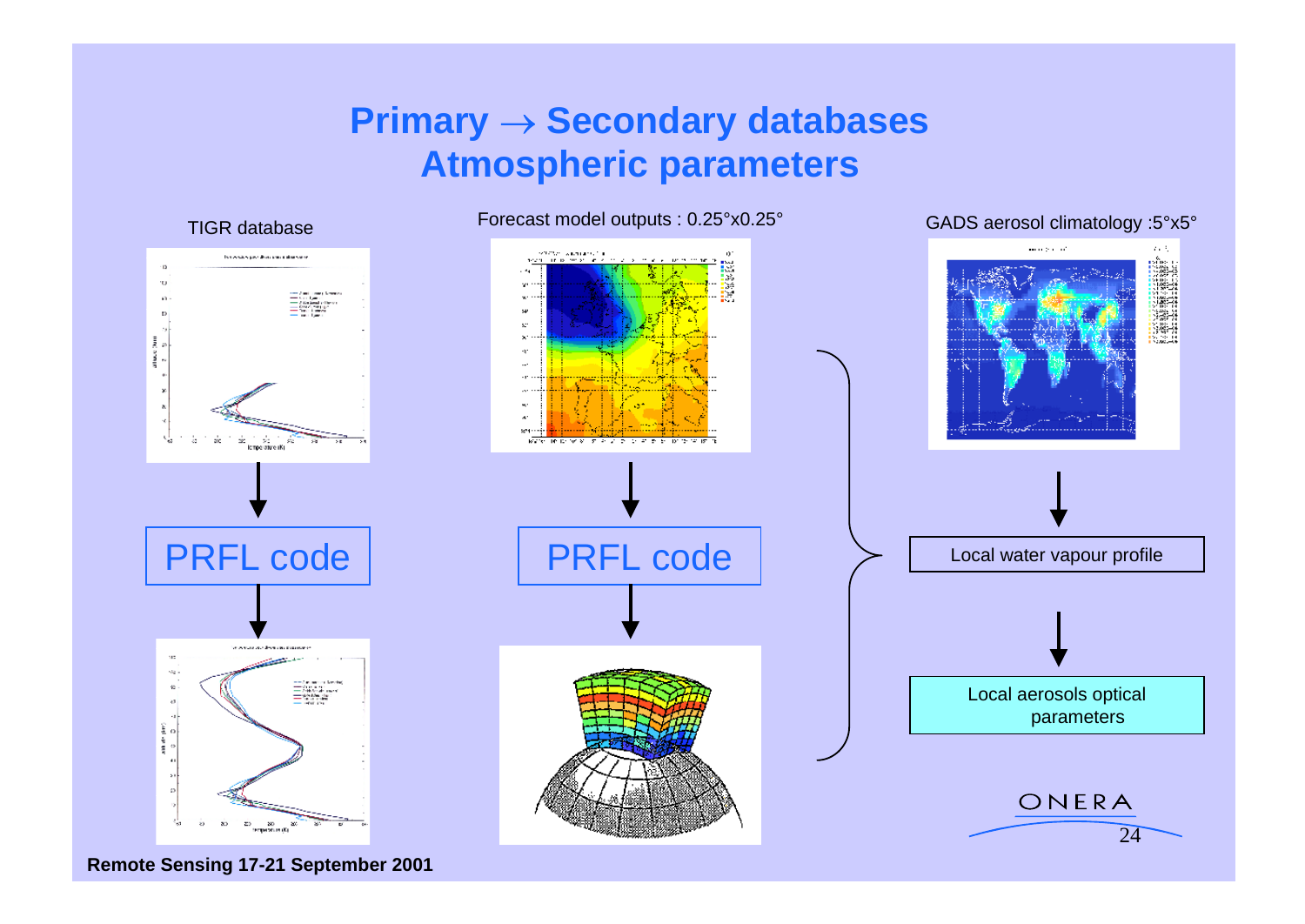### **Primary**  $\rightarrow$  **Secondary databases DTED and land use : 30''**

![](_page_24_Figure_1.jpeg)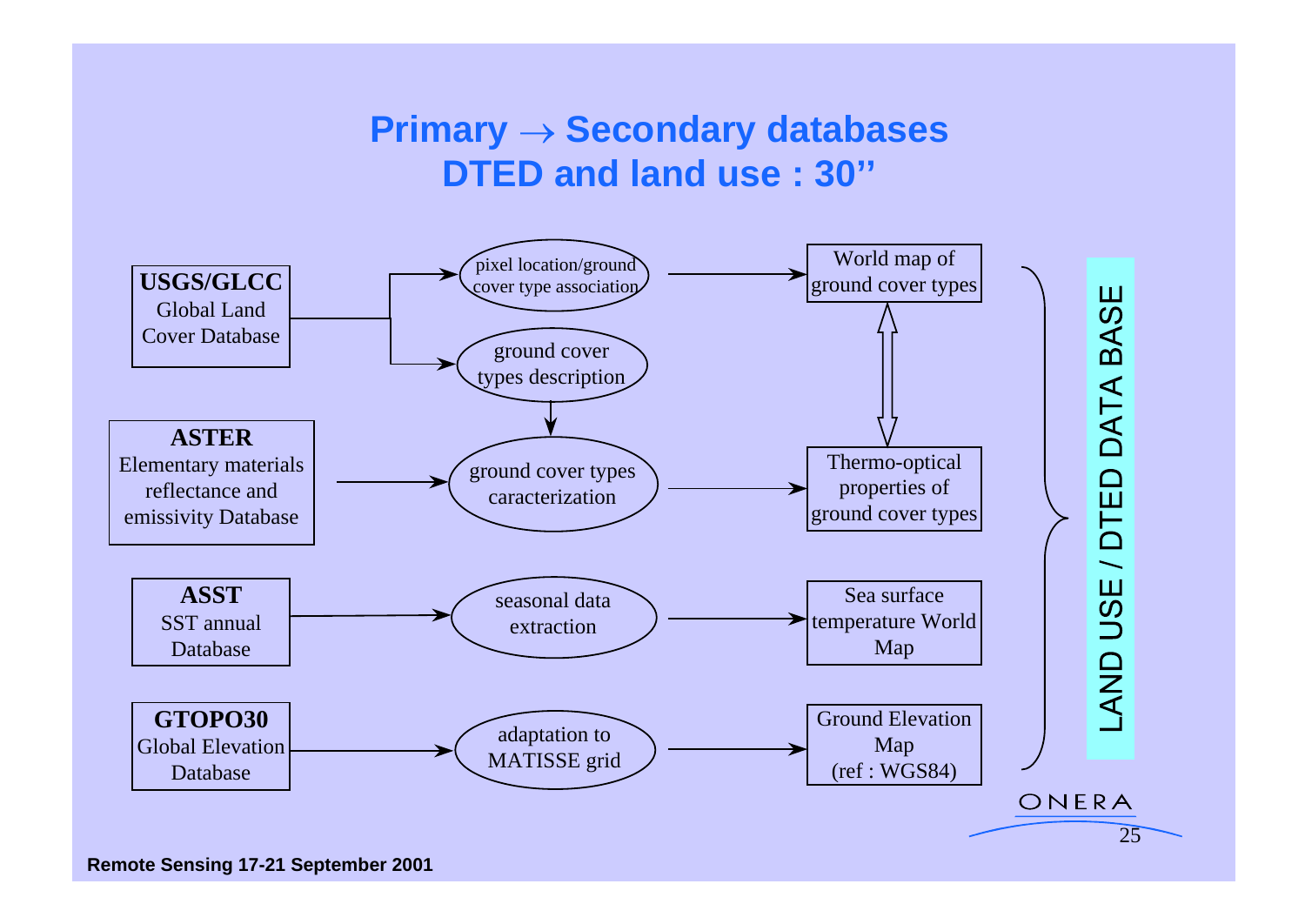### **Primary**  $\rightarrow$  **Secondary databases CK profile database :**  $3 - 13$  **µm /** $\delta\sigma/\sigma = 5$ **cm<sup>-1</sup>**

![](_page_25_Figure_1.jpeg)